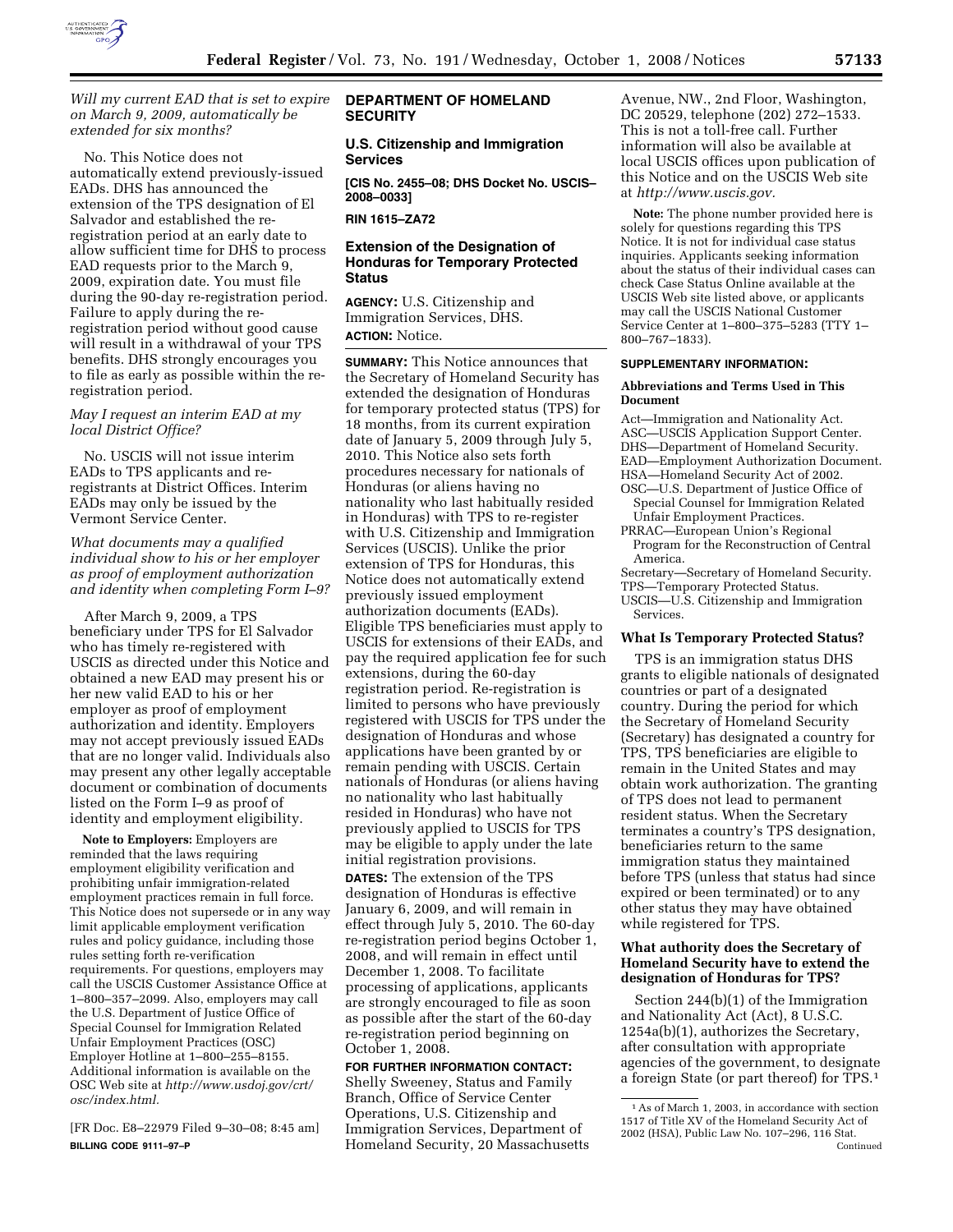The Secretary may then grant TPS to eligible nationals of that foreign State (or aliens having no nationality who last habitually resided in that State). Section 244(a)(1)(A) of the Act; 8 U.S.C.  $1254a(a)(1)(A)$ .

At least 60 days before the expiration of a TPS designation, the Secretary, after consultations with appropriate agencies of the government, must review the conditions in a foreign State designated for TPS to determine whether the conditions for the TPS designation continue to be met and, if so, must determine the length of an extension of the TPS designation. Sections 244(b)(3)(A) and 244(b)(3)(C) of the Act, 8 U.S.C. 1254a(b)(3)(A) and (C). If the Secretary determines that the foreign State no longer meets the conditions for the TPS designation, he must terminate the designation. Section 244(b)(3)(B) of the Act, 8 U.S.C. 1254a(b)(3)(B).

The Secretary's determination to designate a country for TPS, or to extend or terminate such designation, is not subject to judicial review. Section 244(b)(5) of the Act, 8 U.S.C.  $1254a(b)(5)(A).$ 

#### **Why was Honduras initially designated for TPS?**

On January 5, 1999, the Attorney General published a Notice in the **Federal Register**, at 64 FR 524, designating Honduras for TPS due to the devastation resulting from Hurricane Mitch.

### **When was the TPS designation for Honduras extended?**

The Attorney General and the Secretary of Homeland Security have extended the designation for Honduras seven times on the basis that the conditions warranting the January 5, 1999, designation continued to be met. *See* 65 FR 30438 (May 11, 2000); 66 FR 23269 (May 8, 2001); 67 FR 22451 (May 3, 2002); 68 FR 23744 (May 5, 2003); 69 FR 64084 (November 3, 2004); 71 FR 16328 (March 31, 2006); 72 FR 29529 (May 29, 2007).

### **Why is the Secretary extending the TPS designation for Honduras through July 5, 2010?**

On June 23, 2008, the government of Honduras requested an extension of the TPS designation of Honduras. Over the past year, DHS and the Department of

State have continued to review conditions in Honduras. Based on this review, DHS has determined that an 18 month extension is warranted because there continues to be a substantial, but temporary, disruption of living conditions in Honduras resulting from Hurricane Mitch, and Honduras remains unable, temporarily, to adequately handle the return of its nationals, as required for TPS designations based on this environmental disaster. Section 244(a)(b)(1)(B) of the Act; 8 U.S.C. 1254a(b)(1)(B).

It is estimated that Hurricane Mitch destroyed from 80,000 to over 200,000 dwellings in Honduras. By 2004, the United States Agency for International Development had completed construction of 6,100 permanent housing units to replace those destroyed by the hurricane. By 2005, nongovernmental organizations had repaired or built over 15,000 housing units. However, much of this housing still lacks water and electricity. The Honduran government said in May 2006 that more than 600,000 Hondurans live in areas that are at high risk of flooding. As of June 2008, the European Union's Regional Program for the Reconstruction of Central America (PRRAC) housing rehabilitation program is nearing completion. The PRRAC program for water projects costing \$30 million is also nearing completion. However, the drinking water systems and supplies of many Honduran communities still remain contaminated.

Based upon this review, the Secretary has determined, after consultation with the appropriate government agencies, that the conditions that prompted the designation of Honduras for TPS continue to be met. *See* section 244(b)(3)(A) of the Act; 8 U.S.C.  $1254a(b)(3)(A)$ . There continues to be a substantial, but temporary, disruption in living conditions in Honduras as the result of an environmental disaster, and Honduras continues to be unable, temporarily, to adequately handle the return of its nationals. *See* section  $244(b)(1)(B)$  of the Act. On the basis of these findings and determinations, the Secretary concludes that the designation of Honduras for TPS should be extended for an additional 18-month period. *See*  section  $244(b)(3)(C)$  of the Act, 8 U.S.C. 1254a(b)(3)(C). There are approximately 70,000 nationals of Honduras (or aliens having no nationality who last habitually resided in Honduras) who are eligible for TPS under this extended designation.

### **What actions should qualifying aliens take pursuant to this notice?**

To maintain TPS, a national of Honduras (or an alien having no nationality who last habitually resided in Honduras) who was granted TPS and who has not had TPS withdrawn must re-register for TPS during the 60-day reregistration period from October 1, 2008 until December 1, 2008. To re-register, aliens must follow the filing procedures set forth in this Notice. An addendum to this Notice provides instructions on this extension, including filing and eligibility requirements for TPS and EADs. Information concerning the extension of the designation of Honduras for TPS also will be available at local USCIS offices upon publication of this Notice and on the USCIS Web site at *http://www.uscis.gov.* 

### **Notice of Extension of the TPS Designation of Honduras**

By the authority vested in me as Secretary of Homeland Security under section 244 of the Act, 8 U.S.C. 1254a, I have determined, after consultation with the appropriate government agencies, that the conditions that prompted the designation of Honduras for temporary protected status (TPS) on January 5, 1999, continue to be met. *See*  section  $244(b)(3)(A)$  of the Act, 8 U.S.C. 1254a(b)(3)(A). Accordingly, I am extending the TPS designation of Honduras for 18 months from January 6, 2009, through July 5, 2010.

Dated: August 29, 2008.

**Michael Chertoff,** 

*Secretary.* 

#### **Temporary Protected Status Filing Requirements**

*Do I need to re-register for TPS if I currently have benefits through the designation of Honduras for TPS, and would like to maintain them?* 

Yes. If you already have received TPS benefits through the TPS designation of Honduras, your benefits will expire on January 5, 2009. All TPS beneficiaries must comply with the re-registration requirements, and submit any associated application fees or applications for waivers of the fees, described in this Notice in order to maintain TPS benefits through July 5, 2010. TPS benefits include temporary protection against removal from the United States and employment authorization during the TPS designation period. Section 244(a)(1) of the Act; 8 U.S.C. 1254a(a)(1). Failure to re-register without good cause will result in the withdrawal of your temporary protected status and possibly

<sup>2135,</sup> any reference to the Attorney General in a provision of the Immigration and Nationality Act describing functions which were transferred from the Attorney General or other Department of Justice official to the Department of Homeland Security by the HSA ''shall be deemed to refer to the Secretary'' of Homeland Security. *See* 6 U.S.C. 557 (2003) (codifying HSA, Title XV, § 1517).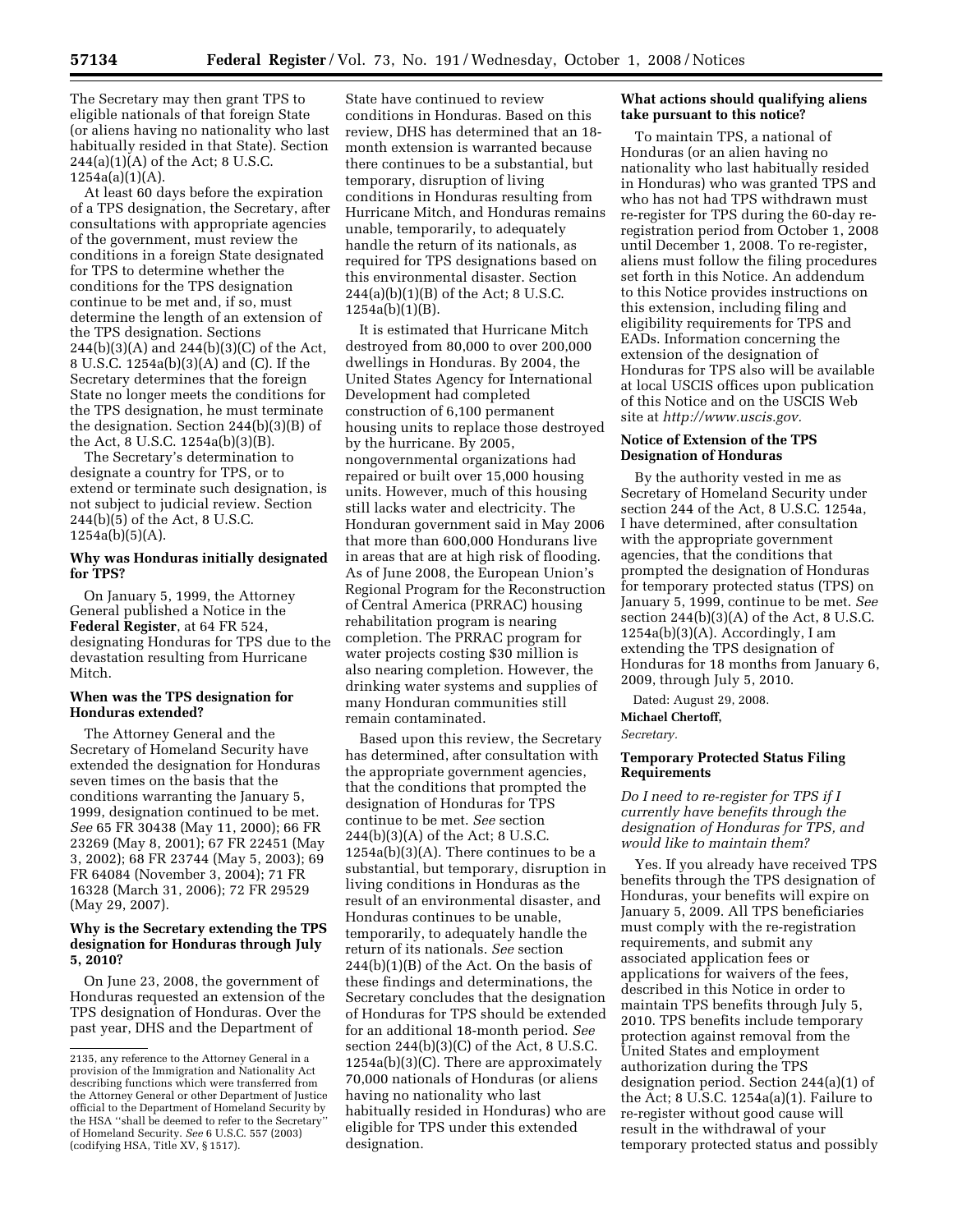your removal from the United States. Section  $244(c)(3)(C)$  of the Act; 8 U.S.C.  $1254a(c)(3)(C)$ .

*If I am currently registered for TPS or have a pending application for TPS, how do I re-register to renew my benefits for the duration of the extension period?* 

Please submit the proper forms and fees according to Tables 1 and 2 below. The following are some helpful tips to keep in mind when completing your application:

• All applicants are strongly encouraged to pay close and careful attention when filling out the required forms to help ensure that their dates of birth, alien registration numbers, spelling of their names, and other required information is correctly entered on the forms.

• All questions on the required forms should be fully and completely answered. Failure to fully complete each required form may result in a delay in processing of your application.

• Aliens who have previously registered for TPS, but whose applications remain pending, should

follow the filing instructions in this Notice if they wish to renew their TPS benefits.

• All TPS re-registration applications submitted without the required fees will be returned to applicants.

• All fee waiver requests should be filed in accordance with 8 CFR 244.20.

• If you received an EAD during the most recent registration period, please submit a photocopy of the front and back of your EAD.

#### TABLE 1—APPLICATION FORMS AND APPLICATION FEES

| lf                                                                                                                               | And                                                                                                                  | Then                                                                                                                                                                                                                                           |
|----------------------------------------------------------------------------------------------------------------------------------|----------------------------------------------------------------------------------------------------------------------|------------------------------------------------------------------------------------------------------------------------------------------------------------------------------------------------------------------------------------------------|
| You are re-registering for TPS                                                                                                   | You are applying for an extension of your<br>EAD valid through July 5, 2010.                                         | You must complete and file the Form I-765,<br>Application for Employment Authorization,<br>with the fee of \$340 or a fee waiver re-<br>quest. You must also submit Form I-821,<br>Application for Temporary Protected Status,<br>with no fee. |
|                                                                                                                                  | You are NOT applying for renewal of your<br>EAD.                                                                     | You must complete and file the Form I-765<br>with no fee and Form I-821 with no fee.<br>Note: DO NOT check any box for the ques-<br>tion "I am applying for" listed on Form I-<br>765, as you are NOT requesting an EAD<br>benefit.            |
| You are applying for TPS as a late initial reg-<br>istrant (see below) and you are between the<br>ages of 14 and 65 (inclusive). | You are applying for a TPS-related EAD                                                                               | You must complete and file Form I-821 with<br>the \$50 fee or fee waiver request and Form<br>I-765 with the fee of \$340 or a fee waiver<br>request.                                                                                           |
| You are applying for TPS as a late initial reg-<br>istrant and are under age 14 or over age 65.                                  | You are applying for a TPS-related EAD                                                                               | You must complete and file Form I-821 with<br>the \$50 fee or fee waiver request. You must<br>also submit Form I-765 with no fee.                                                                                                              |
| You are applying for TPS as a late initial reg-<br>istrant, regardless of age.                                                   | You are NOT applying for an EAD                                                                                      | You must complete and file Form I-821 with<br>the \$50 fee or fee waiver request and Form<br>I-765 with no fee.                                                                                                                                |
| Your previous TPS application is still pending                                                                                   | You are applying to renew your temporary<br>treatment benefits (i.e., an EAD with cat-<br>egory "C-19" on its face). | You must complete and file the Form I-765<br>with the fee of \$340 or a fee waiver re-<br>quest. You must also submit Form I-821,<br>with no fee.                                                                                              |

Certain applicants must also submit a Biometric Service Fee (See Table 2).

## TABLE 2—BIOMETRIC SERVICE FEE

| lf                                   | And                                                                                                                                                                                                                                                                                           | Then                                                                        |
|--------------------------------------|-----------------------------------------------------------------------------------------------------------------------------------------------------------------------------------------------------------------------------------------------------------------------------------------------|-----------------------------------------------------------------------------|
|                                      | 1. You are re-registering for TPS, or<br>2. You are applying for TPS under the late ini-<br>tial registration provisions, or<br>3. Your TPS application is still pending and<br>you are applying to renew temporary treat-<br>ment benefits (i.e., EAD with category "C-<br>19" on its face). | You must submit a Biometric Service fee of<br>\$80 or a fee waiver request. |
| You are younger than 14 years of age | 1. You are applying for an EAD, or<br>2. You are NOT applying for an EAD.                                                                                                                                                                                                                     | You do NOT need to submit a Biometric Serv-<br>ice fee.                     |

#### *What edition of the Form I–821 and Form I–765 should I submit?*

Only versions of Form I–821 dated October 17, 2007 (Rev. 10/17/07), or later, will be accepted. Only versions of Form I–765 dated May 27, 2008 (Rev. 5/

27/08), or later, will be accepted. The revision date can be found in the bottom right corner of each form. The proper forms can be found on the Internet at *http://www.uscis.gov* or by calling the

USCIS forms hotline at 1–800–870– 3676.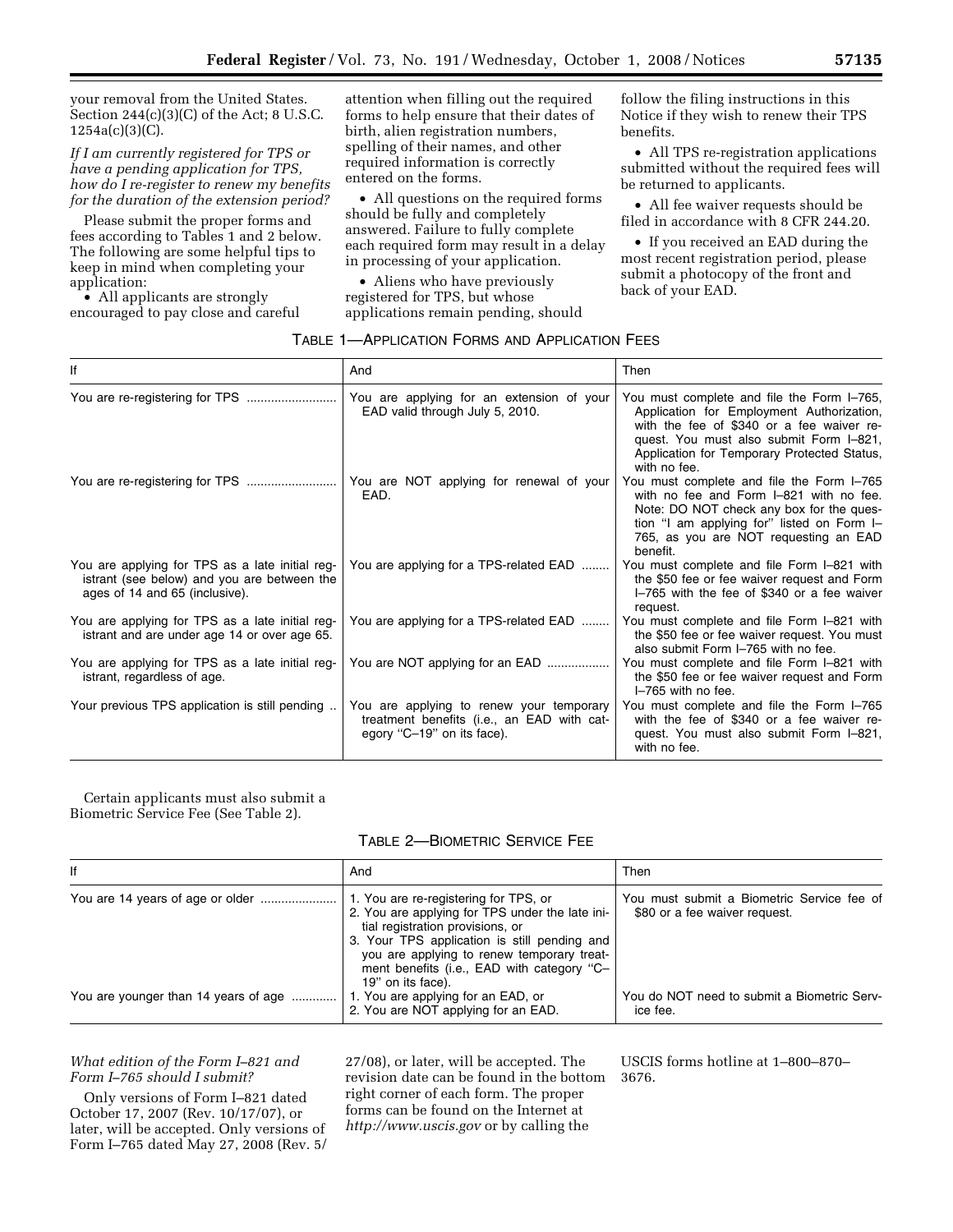# *Where should I submit my application for TPS?*

Please reference Table 3 below to see where to mail your specific application.

TABLE 3—APPLICATION MAILING DIRECTIONS

| lf                                                                                              | Then mail to                                                                                                  | Or, for courier deliveries, mail to                                                                                                                  |
|-------------------------------------------------------------------------------------------------|---------------------------------------------------------------------------------------------------------------|------------------------------------------------------------------------------------------------------------------------------------------------------|
| You are applying for re-registration or applying<br>to renew your temporary treatment benefits. | U.S. Citizenship and Immigration Services,<br>Attn: TPS Honduras, P.O. Box 6943, Chi-<br>cago, IL 60680-6943. | U.S. Citizenship and Immigration Services,<br>Attn: TPS Honduras, 131 S. Dearborn-3rd<br>Floor, Chicago, IL 60603-5517.                              |
| You are applying for the first time as a late ini-<br>tial registrant.                          | U.S. Citizenship and Immigration Services<br>Attn: TPS Honduras, P.O. Box 8631, Chi-<br>cago, IL 60680-8631.  | U.S. Citizenship and Immigration Services,<br>Attn: TPS Honduras [Additional Docu-<br>ments], 131 S. Dearborn-3rd Floor, Chi-<br>cago, IL 60603-5517 |

If you were granted TPS by an Immigration Judge or the Board of Immigration Appeals you must submit evidence of the grant of TPS (such as an order from the Immigration Judge) with your application. In addition, when you receive your receipt notice (Form I–797) you will need to send an e-mail to *Tpsijgrant.vsc@dhs.gov* that includes the following information:

- Your name;
- Your date of birth;

• The receipt number for your reregistration;

• Your A-number; and

• The date you were granted TPS.

Please note that the e-mail address provided above is solely for reregistration applicants who were granted TPS by Immigration Judges and by the Board of Immigration Appeals to use to notify USCIS of their grants of TPS. It is not for individual case status inquiries. Applicants seeking information about the status of their individual cases can check Case Status Online available at the USCIS Web site, or applicants can call the USCIS National Customer Service Center.

#### *Can I file my application electronically?*

If you are filing for re-registration and do not need to submit supporting documentation (see Table 4) with your application, you may file your application electronically. To file your application electronically, follow directions on the USCIS Web site at: *http://www.uscis.gov.* 

*How will I know if I need to submit supporting documentation with my application package?* 

See Table 4 below to determine if you need to submit supporting documentation.

|  | TABLE 4—WHO SHOULD SUBMIT SUPPORTING DOCUMENTATION? |
|--|-----------------------------------------------------|
|--|-----------------------------------------------------|

| lf                                             | Then                                                                                        |
|------------------------------------------------|---------------------------------------------------------------------------------------------|
| One or more of the questions listed in Part 4, | You must submit an explanation, on a separate sheet(s) of paper, and/or additional docu-    |
| Question 2 of Form I-821 applies to you.       | mentation must be provided.                                                                 |
| You were granted TPS by an Immigration Judge   | You must include evidence of the grant of TPS (such as an order from the Immigration Judge) |
| or the Board of Immigration Appeals.           | with your application package.                                                              |

#### *How do I know if I am eligible for late registration?*

You may be eligible for late initial registration under 8 CFR 244.2. In order to be eligible for late initial registration, you must:

(1) Be a national of Honduras (or an alien who has no nationality and who last habitually resided in Honduras);

(2) Have continuously resided in the United States since December 30, 1998;

(3) Have been continuously physically present in the United States since January 5, 1999; and

(4) Be both admissible as an immigrant, except as provided under section 244(c)(2)(A) of the Act, and not ineligible under section 244(c)(2)(B) of the Act.

Additionally, you must be able to demonstrate that during the registration period for the initial designation of TPS (January 5, 1999 to August 20, 1999), you:

(1) Were a nonimmigrant or had been granted voluntary departure status or any relief from removal;

(2) Had an application for change of status, adjustment of status, asylum, voluntary departure, or any relief from removal or change of status pending or subject to further review or appeal;

(3) Were a parolee or had a pending request for reparole; or

(4) Are the spouse or child of an alien currently eligible to be a TPS registrant.

An applicant for late initial registration must file an application for late registration no later than 60 days after the expiration or termination of the applicable condition(s) described above. *See* 8 CFR 244.2(g). All late initial registration applications for TPS, pursuant to the designation of Honduras, should be submitted to the appropriate address listed above in Table 3.

*Are certain aliens ineligible for TPS?* 

Yes. There are certain criminal and terrorism-related inadmissibility grounds that render an alien ineligible for TPS. See section  $244(c)(2)(A)(iii)$  of the Act; 8 U.S.C. 1254a(c)(2)(A)(iii). Further, aliens who have been convicted of any felony or two or more misdemeanors committed in the United States are ineligible for TPS under section  $244(c)(2)(B)(i)$  of the Act, 8 U.S.C.  $1254a(c)(2)(B)(i)$ , as are aliens described in section 208(b)(2)(A) of the Act, 8 U.S.C. 1158(b)(2)(A) (describing bars to asylum). See section  $244(c)(2)(B)(ii)$  of the Act; 8 U.S.C.  $1254a(c)(2)(B)(ii).$ 

*If I currently have TPS, can I lose my TPS benefits?* 

TPS and related benefits will be withdrawn if you:

(1) Are not eligible for TPS,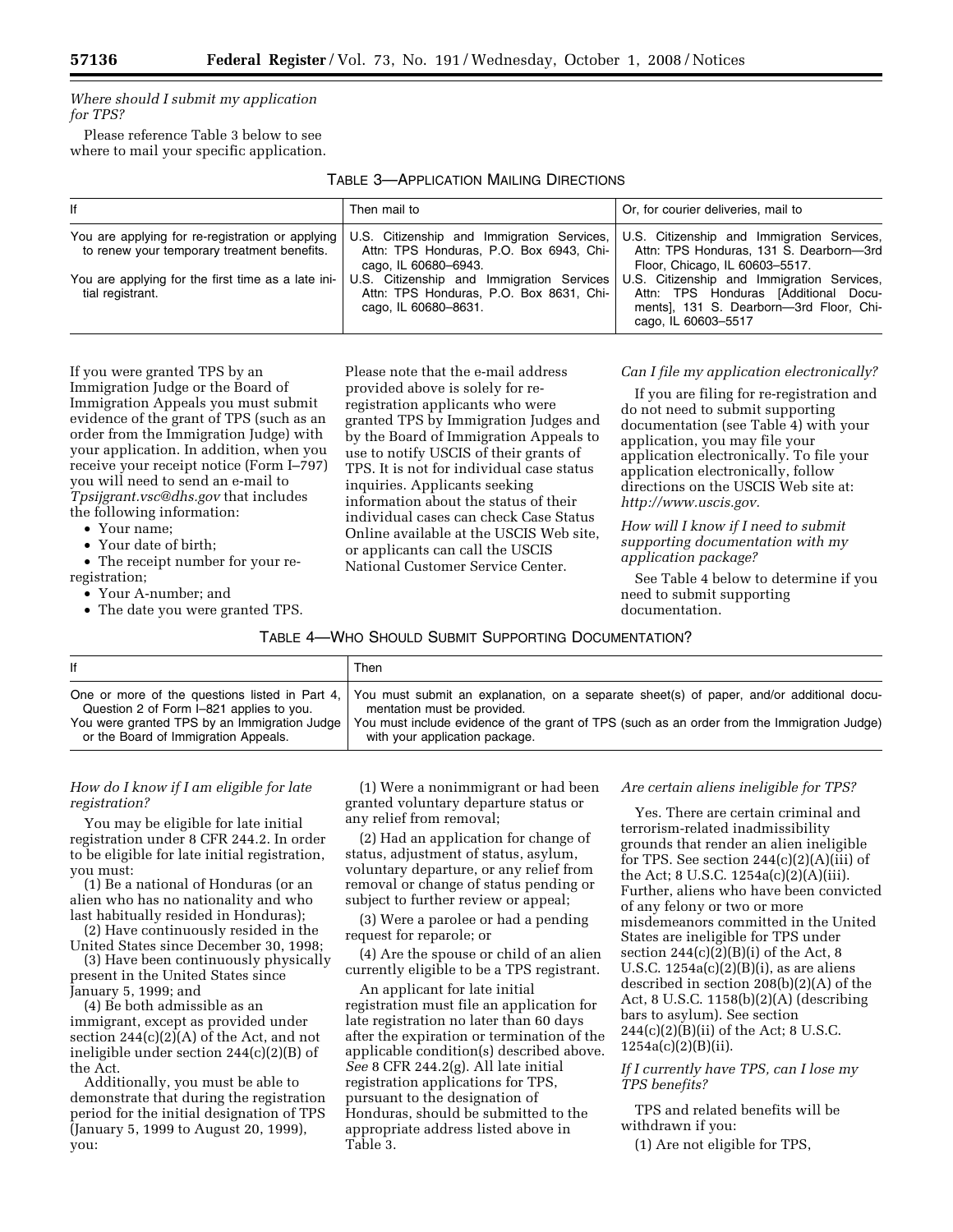(2) Fail to timely re-register for TPS without good cause, or

(3) Fail to maintain continuous physical presence in the United States. See sections  $244(c)(3)(A)$ –(C) of the Act; 8 U.S.C. 1254a(c)(3)(A)–(C).

### *Does TPS lead to lawful permanent residence status?*

No. TPS is a temporary benefit. Having been granted TPS does not, of itself, provide an alien with a basis for seeking lawful permanent resident status. A TPS beneficiary who wants to become a lawful permanent resident must qualify for this status based on a family relationship, employment classification, or other generally available basis for immigration, and must be otherwise admissible as an immigrant. The alien may need to go abroad to obtain an immigrant visa, if the alien is not eligible for adjustment of status. If the alien is subject to any ground of inadmissibility, the alien would need to obtain any necessary waiver in order to become a lawful permanent resident.

#### *If I am currently covered under TPS, what status will I have if my country's TPS designation is terminated?*

When a country's TPS designation is terminated, you will maintain the same immigration status, if any, that you held prior to obtaining TPS (unless that status has since expired or been terminated), or any other status you may have acquired while registered for TPS. Accordingly, if you held no lawful immigration status prior to being granted TPS and did not obtain any other status during the TPS period, you will revert to unlawful status upon the termination of the TPS designation. Once the Secretary determines that a TPS designation should be terminated, aliens who had TPS under that designation, and who do not hold any other lawful immigration status, must plan for their departure from the United States.

#### *May I apply for another immigration benefit while registered for TPS?*

Yes. Registration for TPS does not prevent you from applying for nonimmigrant status, filing for adjustment of status based on an immigrant petition, or applying for any other immigration benefit or protection. Section 244(a)(5) of the Act; 8 U.S.C. 1254a(a)(5). For the purposes of change of status, and adjustment of status, each alien is considered to be in, and maintaining, lawful status as a nonimmigrant during the period in which he or she is granted TPS. *See* 

section  $244(f)(4)$  of the Act; 8 U.S.C. 1254a(f)(4).

However, if an alien has periods of time when he or she had no lawful immigration status before, or after, the alien's time in TPS, those period(s) of unlawful presence may negatively affect that alien's ability to adjust to permanent resident status or attain other immigration benefits, depending on the circumstances of the specific case. *See, e.g.*, section 212(a)(9) of the Act; 8 U.S.C. 1182(a)(9) (unlawful presence ground of inadmissibility that is triggered by a departure from the United States). In some cases, the unlawful presence ground of inadmissibility, or certain other grounds of inadmissibility, may be waived when an alien applies to adjust to permanent resident status or for another immigration status.

## *How does an application for TPS affect my application for asylum or other immigration benefits?*

An application for TPS does not affect your application for asylum or any other immigration benefit. Denial of an application for asylum or any other immigration benefit does not affect an alien's TPS eligibility, although the grounds for denying one form of relief may also be grounds for denying TPS. For example, a person who has been convicted of a particularly serious crime is not eligible for asylum or TPS.

*See* sections 244(b)(2)(A)(ii) and 244(c)(2)(B)(ii) of the Act; 8 U.S.C. 1254a(b)(2)(A)(ii) and 8 U.S.C. 1254a(c)(2)(B)(ii).

*Can nationals of Honduras (or aliens having no nationality who last habitually resided in Honduras) who entered the United States after December 30, 1998, file for TPS?* 

No. This extension does not expand TPS eligibility to those who are not currently eligible. To be eligible for benefits under this extension, nationals of Honduras (or aliens having no nationality who last habitually resided in Honduras) must have continuously resided in the United States since December 30, 1998, and have been continuously physically present in the United States since January 5, 1999. *See*  section  $244(c)(1)$  of the Act, 8 U.S.C 1254a(c)(1), also 64 FR 524 (January 5, 1999).

#### *What documents should I bring to my ASC appointment?*

TPS re-registrants will receive a notice in the mail with instructions as to whether or not they will be required to appear at a USCIS Application Support Center (ASC) for biometrics collection. To increase efficiency and

improve customer service, whenever possible USCIS will reuse previouslycaptured biometrics and will conduct necessary security checks using those biometrics, such that you may not be required to appear at an ASC. Due to systems limitations, it may not be possible in every case to reuse biometrics.

However, even if you do not need to attend an ASC appointment, you are required to pay the separate biometrics fee or submit an appropriately supported fee waiver request. *See* 8 CFR 244.6. This fee will help cover the USCIS costs associated with use and maintenance of collected biometrics (such as fingerprints) for FBI and other background checks, identity verification, and document production.

If you are required to report to an ASC, you must bring the following documents:

(1) Your receipt notice for your reregistration application;

(2) Your ASC appointment notice; and (3) Your current EAD.

Failure to appear at an ASC for a required ASC appointment will result in denial of your case due to abandonment unless you submit an address change notification (see instructions below) or a rescheduling request prior to your appointment.

If no further action is required for your case, you will receive a new EAD by mail valid through July 5, 2010. If your case requires further resolution, USCIS will contact you in writing to explain what additional information, if any, is necessary to resolve your case. If your application is subsequently approved, you will receive a new EAD in the mail with an expiration date of July 5, 2010.

#### *What if my address changes after I file my re-registration application?*

If your address changes after you file your application for re-registration, you must complete and submit Form AR–11 by mail or electronically. The mailing address is: U.S. Citizenship and Immigration Services, Change of Address, P.O. Box 7134, London, KY 40742–7134.

Form AR–11 can also be filed electronically by following the directions on the USCIS Web site at: *http://www.uscis.gov.* To facilitate processing your address change on your TPS application, you may call the USCIS National Customer Service Center at 1–800–375–5283 (TTY 1–800– 767–1833) to request that your address be updated on your application. Please note that calling the USCIS National Customer Service Center does *not*